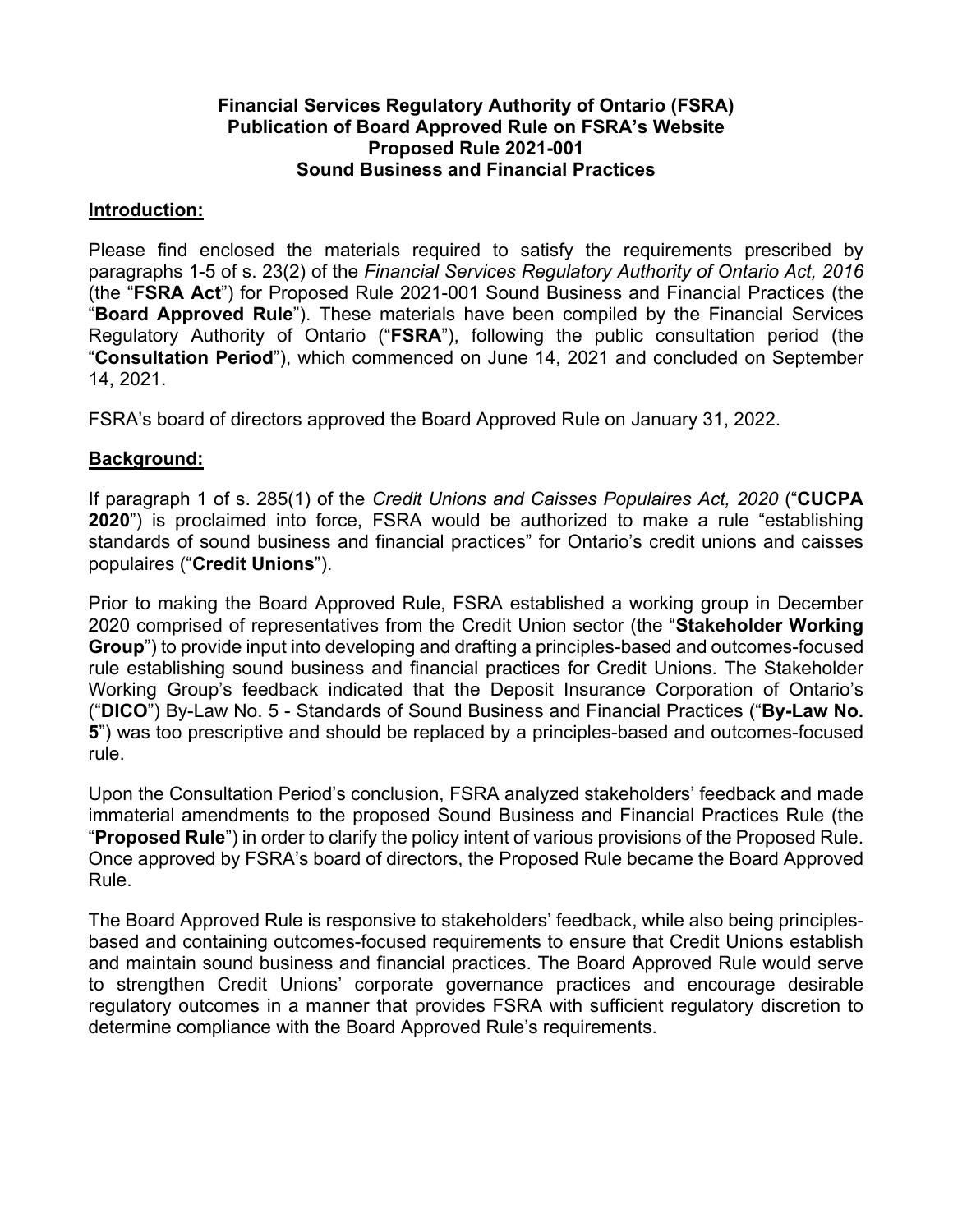# **Delivery to the Minister of Finance:**

The Board Approved Rule and materials required by paragraphs 1-3 of s. 23(1) of the FSRA Act were delivered to The Honourable Peter Bethlenfalvy, M.P.P. (the "**Minister**") on February 1, 2022.

If the Minister approves the Board Approved Rule, then pursuant to s. 24(1) of the FSRA Act, the Board Approved Rule will come into force on the date that paragraph 1 of s. 285(1) of the CUCPA 2020 comes into force.

# **No Action Taken by the Minister:**

If the Minister does not approve, reject or return the Board Approved Rule to FSRA for further consideration within 60 days after the Board Approved Rule is delivered to the Minister, then:

- If paragraph 1 of s. 285(1) of the CUCPA 2020 is proclaimed in force 75 or more days after the Board Approved Rule is delivered to the Minister then, in accordance with s. 17(1) of the Board Approved Rule and s. 24(2)(a) of the FSRA Act, the Board Approved Rule will come into force on the date that paragraph 1 of s. 285(1) of CUCPA 2020 is proclaimed in force.
- If paragraph 1 of s. 285(1) of the CUCPA 2020 is proclaimed in force less than 75 days after the Board Approved Rule is delivered to the Minister then, in accordance with s. 24(2)(c) of the FSRA Act, the Board Approved Rule will come in force on the date that is 75 days after the Board Approved Rule was delivered to the Minister.

# **Statement of Substance and Purpose:**

The Board Approved Rule would replace By-Law No. 5 and, in conjunction with FSRA's proposed new Risk-Based Supervisory Framework ("**RBSF**"), it is intended to replace other prescriptive documents inherited by FSRA from DICO (e.g., Reference Manual on Sound Business and Financial Practices, Self-Assessment Workbooks and other guidance).

Additional purposes include providing clarity on matters that were not explicitly addressed in the existing By-Law No. 5, such as Credit Unions' internal audit and other oversight functions, and subsidiary governance. The Board Approved Rule underscores the importance of the oversight role of Credit Unions' board of directors (the "**Board**") and permits FSRA to apply specified requirements in a proportionate manner based on the nature, size, complexity, operations and risk profile of a Credit Union. FSRA's supervisory approach in relation to the Board Approved Rule's requirements will be incorporated into the RBSF. Both the Board Approved Rule and the RBSF reflect CUCPA 2020's increased flexibility for Credit Unions to undertake business and investment activities, as well as the increasing sophistication and complexity of Credit Unions. Because of the aforementioned factors, Credit Unions need to make sound business and risk management decisions that serve their members and adapt to an evolving financial services sector, subject to ongoing and prudent supervisory oversight by FSRA.

The substance of the Board Approved Rule is to provide principles-based and comprehensive outcomes-focused requirements in relation to: Governance Matters, the Board, Senior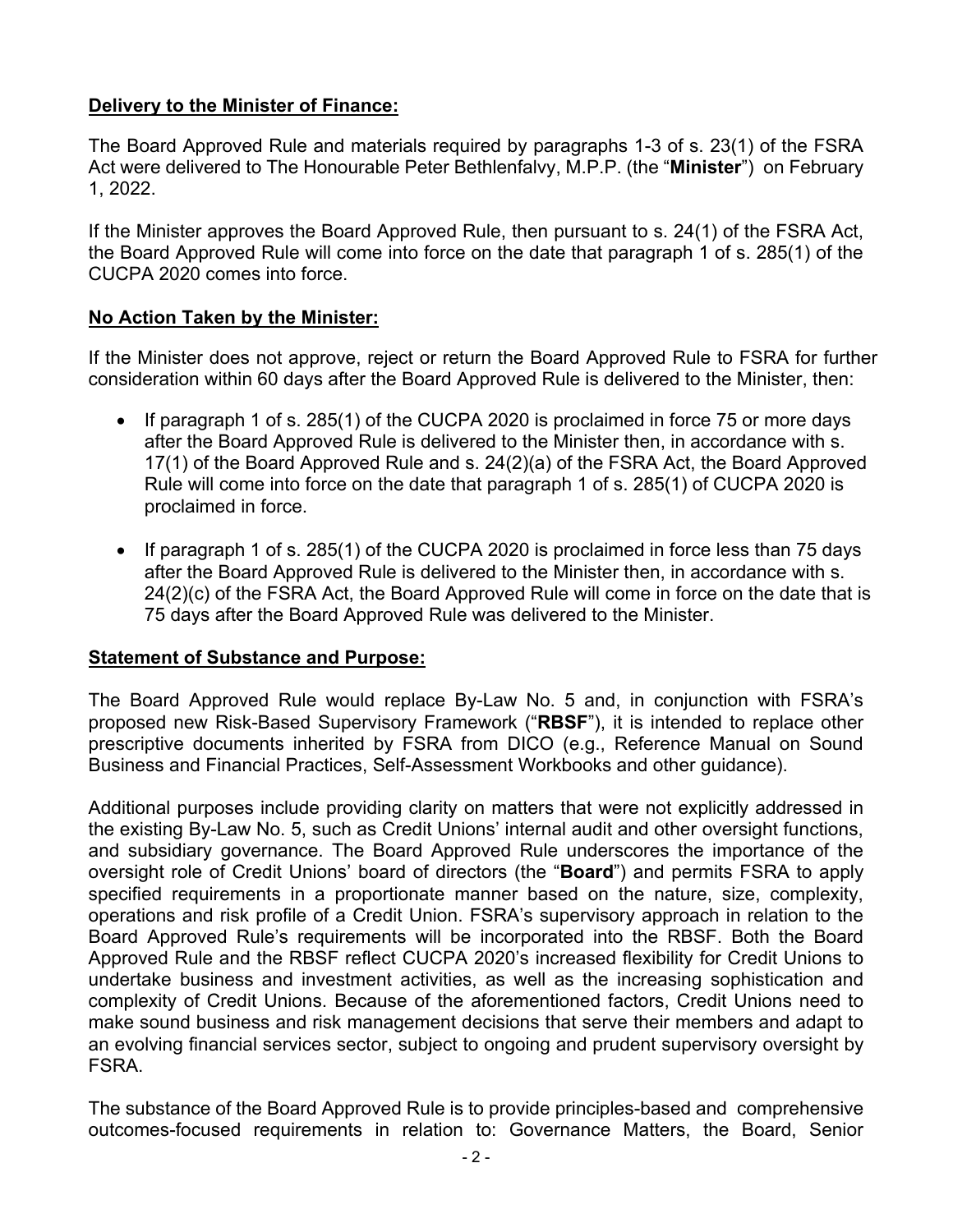Management, Operational Management, Internal Audit Function, Enterprise Risk Management, Compliance Function, Finance Function and Subsidiary Governance.

# **Written Comments Received and Responses to Significant Concerns:**

In accordance with paragraphs 4-5 of s. 23(2) of the FSRA Act, FSRA is required to publish on its website a summary of written comments received and FSRA's responses to significant issues and concerns brought to FSRA's attention during the Consultation Period.

Please refer to **[FSRA's website](https://www.fsrao.ca/board-approved-draft-sound-business-and-financial-practices-rule-summary-stakeholders-feedback-and-fsras-responses)** for a summary of written comments received and FSRA's responses to significant issues and concerns raised during the Consultation Period.

# **Immaterial Amendments made to the Proposed Rule:**

Throughout the Consultation Period, FSRA received stakeholders' submissions and, in response, FSRA made immaterial amendments to the Proposed Rule, which addressed comments received and provided clarity, as requested, as to the policy intent of various provisions. As the amendments made to the Proposed Rule are immaterial, FSRA is not required to publish a notice of change for a second public consultation, which would have been required by s. 22(7) of the FSRA Act if FSRA proposed material changes.

Subsequent to the Consultation Period, FSRA met with various stakeholders to discuss amendments made to the Proposed Rule. The aforementioned meeting revealed that FSRA and the stakeholders were aligned on changes made to the Proposed Rule, and that such changes substantially addressed comments received during the Public Consultation. As such, it was agreed that the changes to the Proposed Rule were immaterial and no additional public consultation was required.

A summary of FSRA's immaterial amendments to the Proposed Rule include,

- stylistic and non-substantive amendments, including the consolidation of related provisions;
- clarifying the process for nominating directors and filling vacancies on the Board in order to better reflect the roles of the Board and senior management and to be consistent with the draft general regulation (the "**General Regulation**") under the CUCPA 2020;
- clarifying the roles and responsibilities of the Board and senior management, including the Board's role as it relates to remuneration policies and practices;
- clarifying the fact that the oversight functions need not necessarily be separated in order to ensure independence (except the head of the internal audit function);
- clarifying the role of the oversight functions and the fact that the appointment of the head of the risk management function must be approved by the Board, but not managed by the Board;
- clarifying that the Board and senior management of Credit Unions must have effective oversight of a subsidiary, but not usurp the roles of the subsidiary's Board and senior management; and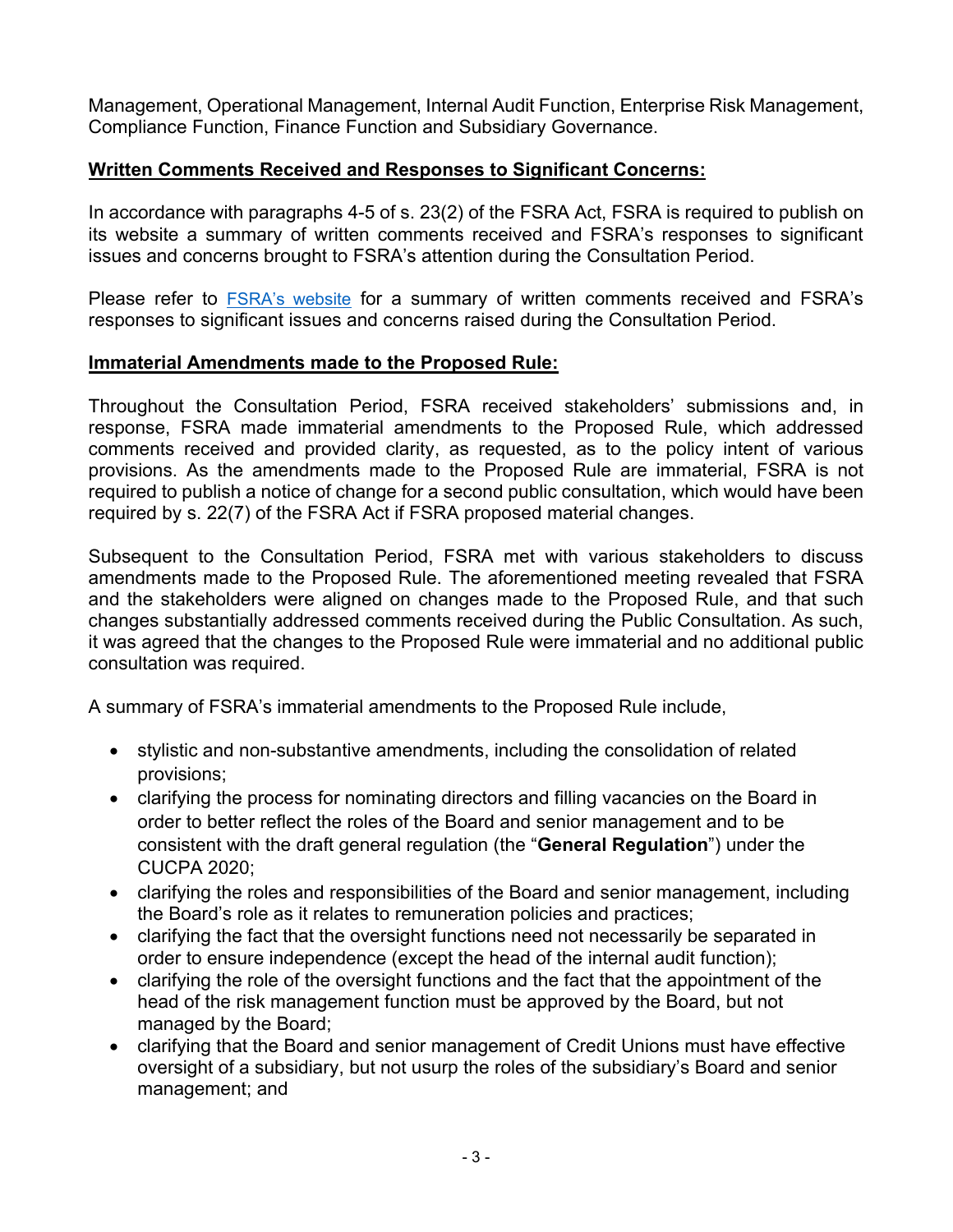• adding requirements around information-sharing by a subsidiary with its parent Credit Union and, where there is a legal basis for refusing to share information, requiring the Credit Union to provide FSRA with reasonable notice and an explanation.

# **Board Approved Rule:**

The Board Approved Rule in English is attached as Appendix A, and the Board Approved Rule in French is attached as Appendix B.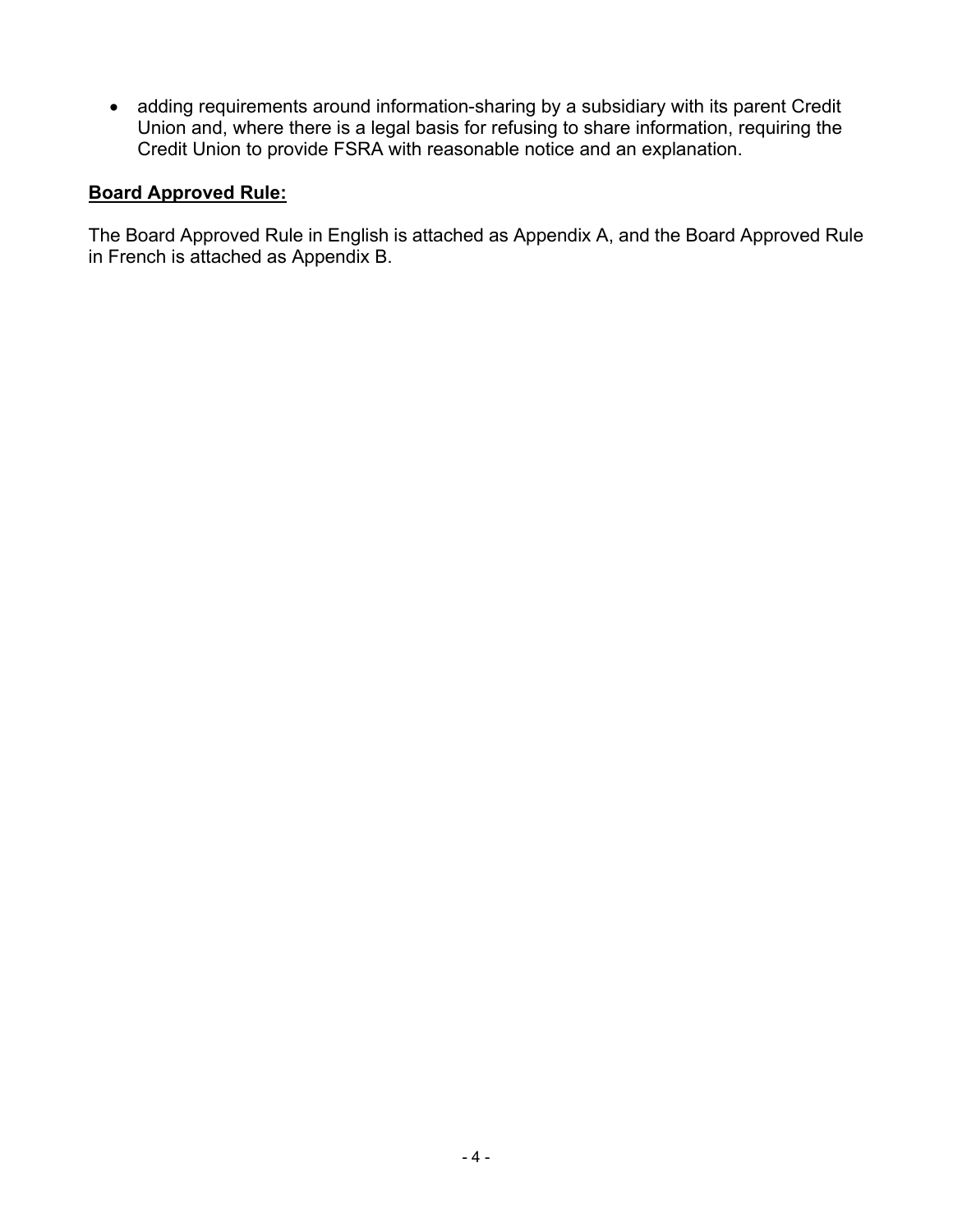## **FINANCIAL SERVICES REGULATORY AUTHORITY OF ONTARIO**

### **Rule 2021- 001**

#### **Sound Business and Financial Practices**

#### <span id="page-4-0"></span>**1. Interpretation**

- 1(1) In this Rule,
	- (i) "management" means individuals who are responsible for planning, directing, controlling, overseeing and executing the day-to-day operations of a credit union.
	- (ii) "oversight function" means a credit union's,
		- (a) internal audit function,
		- (b) risk management function,
		- (c) compliance function, and
		- (d) finance function.
	- (iii) "senior management" means the following members of management,
		- (a) the chief executive officer of a credit union,
		- (b) individuals who are responsible for the overall management of a material business or function of a credit union, including that of a subsidiary,
		- (c) the heads of the oversight functions of a credit union,
		- (d) other executives who have a functional reporting line directly to the board or chief executive officer of a credit union, and
		- (e) any other individuals that the board of a credit union designates to be part of that credit union's senior management.
- 1(2) In addition to s. 1(1), if a term or phrase used in this Rule is defined in the Act, that definition shall apply for the purposes of this Rule.
- 1(3) Any policy, procedure or process referred to in this Rule shall be required to be set out in writing.
- 1(4) All references in this Rule to an employee or employees of a credit union shall include any individuals who are,
	- (i) employed by the credit union,
	- (ii) a member of the senior management of the credit union, or
	- (iii) retained by the credit union to perform all or part of an oversight function.
- 1(5) For the purposes of this Rule,
	- (i) whether an individual or entity is independent is exclusively a question of fact,
	- (ii) an independent individual is free from influences that compromise judgment, allowing an individual to act with integrity, and exercise objectivity and professional skepticism, and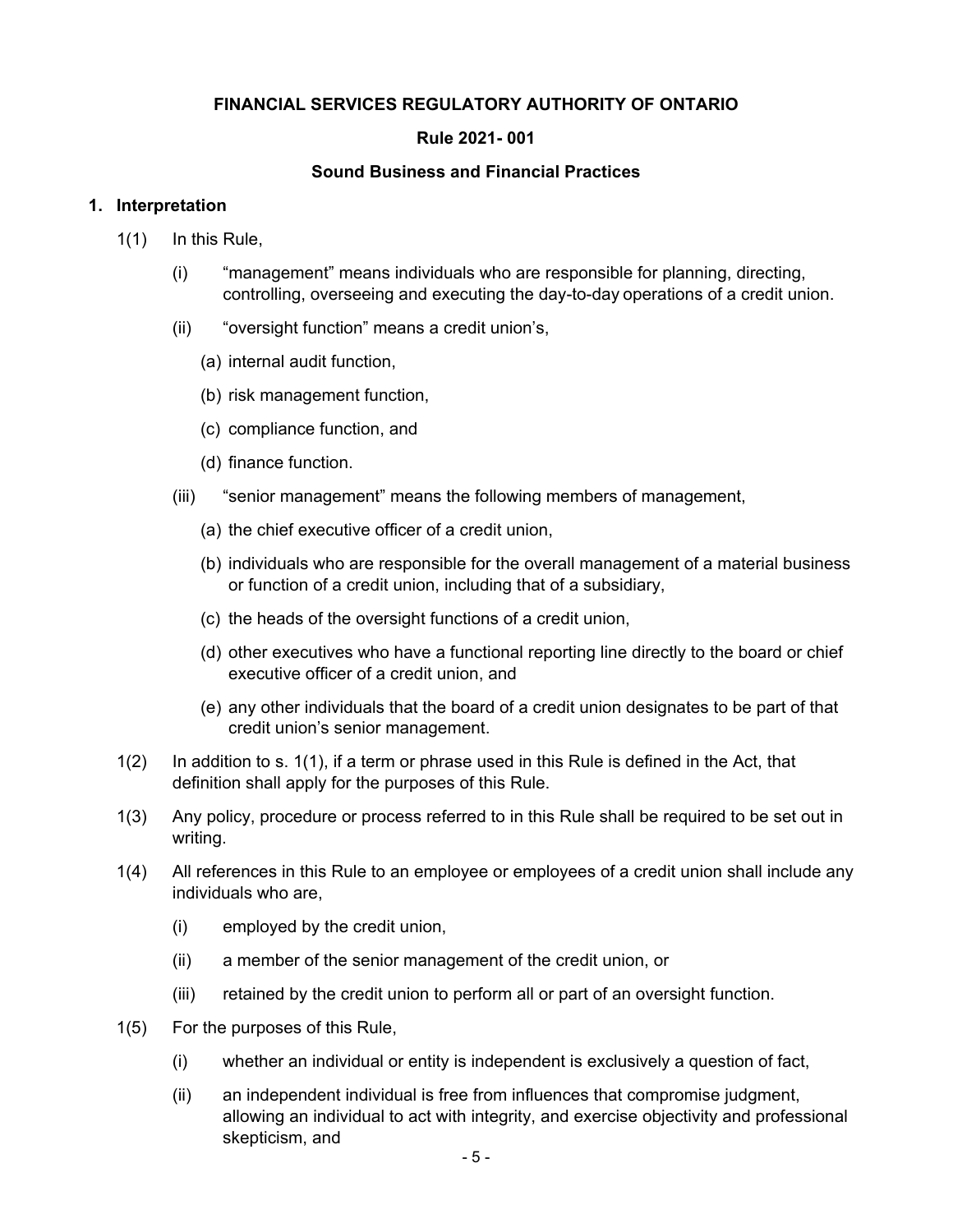<span id="page-5-0"></span>(iii) an individual is independent of a credit union if the individual, or a related person of the individual, does not have a direct or indirect material or pecuniary relationship with a credit union, including a subsidiary, other than ordinary remuneration provided to an individual who is a director of the credit union or a subsidiary or as a member of the credit union, and has not been an officer of the credit union for at least twelve months.

## **2. Co-operative Principles**

2(1) The board and senior management of a credit union are responsible for ensuring that the credit union is operated, managed and governed in a manner consistent with co-operative principles.

### **3. Governance Matters Related to Members**

- 3(1) All communications sent to the members of a credit union related to its governance, including but not limited to, annual reports, notices of meetings and proxy solicitations, shall clearly and transparently identify the democratic rights of the members, including but not limited to the rights of members to be notified of, participate in and, if applicable, vote at meetings of the members.
- 3(2) A credit union shall take reasonable precautions to ensure that all of its activities and communications related to members' meetings and voting, including but not limited to the voting process itself, are fair and transparent, and free from misrepresentation, fraud and undue influence.

## **4. Composition of the Board**

- 4(1) Subject to s. [4\(7\),](#page-6-0) a credit union shall have a board with an appropriate size and structure, composed of directors who have appropriate skills, education, experience and commitment to enable them to discharge their duties and responsibilities effectively, having regard to the nature, size, complexity, operations and risk profile of the credit union.
- 4(2) If the board or senior management of the credit union proposes or nominates an individual or individuals to be elected by the members as a director or directors of the board, then the board or senior management shall only propose or nominate an individual or individuals who have appropriate skills, education, experience and commitment to discharge their duties and responsibilities effectively, having regard to the nature, size, complexity, operations and risk profile of the credit union.
- 4(3) If the board of the credit union fills a vacancy or vacancies on the board, then the board shall only appoint an individual or individuals as a director or directors of the board who have appropriate skills, education, experience and commitment to discharge their duties and responsibilities effectively, having regard to the nature, size, complexity, operations and risk profile of the credit union.
- 4(4) No individual, other than the chief executive officer of the credit union, may serve as a member of the board of the credit union unless such an individual is independent of senior management of the credit union.
- 4(5) Except for the chief executive officer of the credit union, no individual who is an employee of the credit union, or a related person of an employee of the credit union, may serve as a member of the board of the credit union.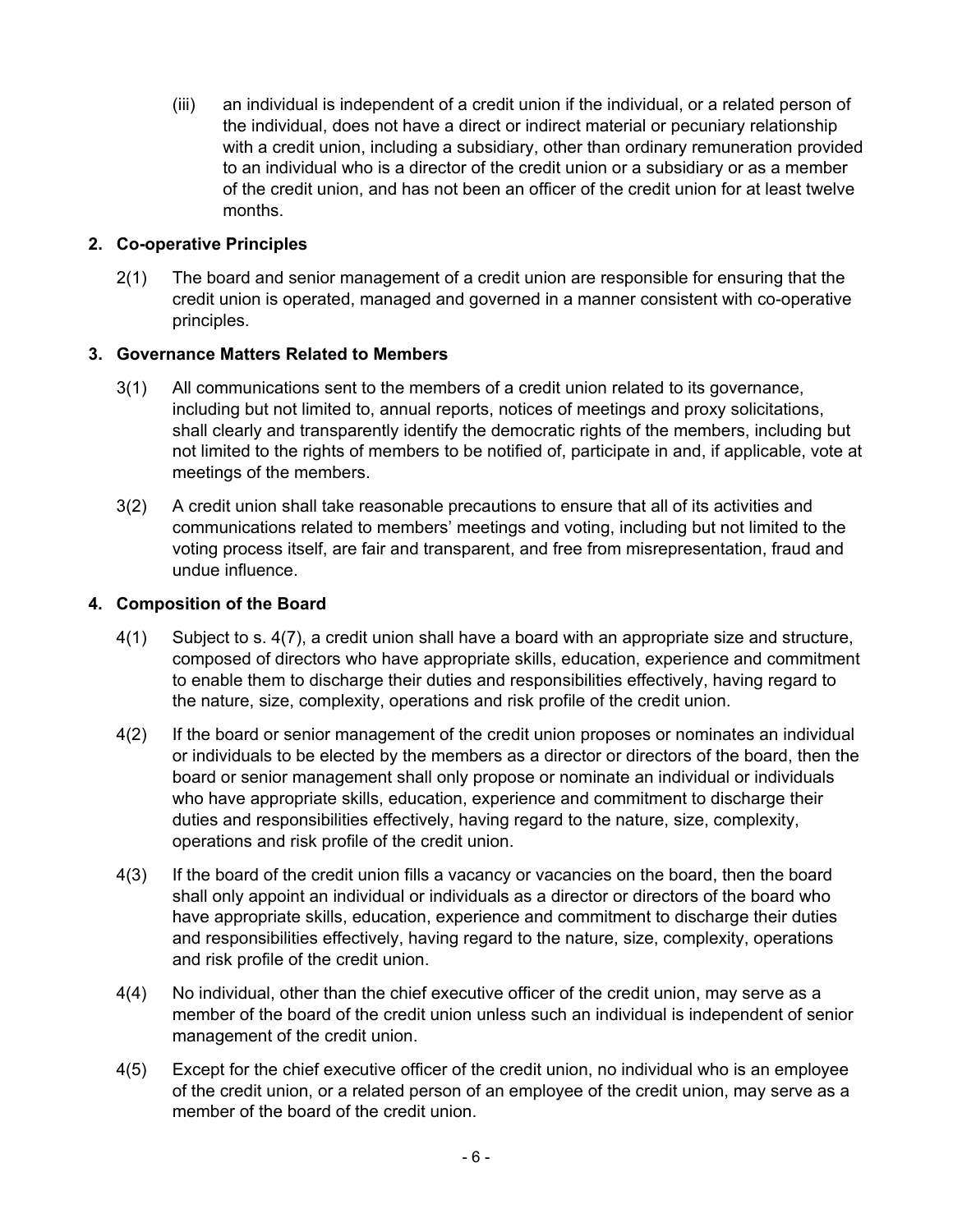- <span id="page-6-0"></span>4(6) The chief executive officer of the credit union shall not serve as the chairperson of the credit union's board or any board committee.
- 4(7) The board of the credit union shall not have less than five directors or more than seventeen directors.

## **5. Responsibilities of the Board of the Credit Union**

- 5(1) The board of the credit union shall discharge its responsibilities in a manner which,
	- (i) results in independent oversight of the credit union's management, and
	- (ii) permits and encourages directors to provide effective oversight of the decisions, plans, processes and policies proposed by the credit union's senior management and implemented by its management.
- 5(2) The board of the credit union shall establish and maintain a clear division between the roles and responsibilities of the board and those of senior management, to ensure the board complies with the Act's prohibition on the board directly managing, or being involved in, the day-to-day activities of the credit union.
- 5(3) The board of the credit union is responsible for providing oversight, supervision and direction to management, and shall oversee and approve,
	- (i) the credit union's,
		- (a) short-term and long-term business plan and strategy,
		- (b) material decisions made outside of the normal course of the credit union's operations,
		- (c) significant strategic initiatives,
		- (d) code of market conduct,
		- (e) plans related to capital and liquidity management,
		- (f) mandates and budgets for the oversight functions, and
		- (g) risk management,
	- (ii) the appointment, setting of performance objectives, compensation, incentives, succession plans and reviews of the credit union's chief executive officer in accordance with s. [9](#page-8-0), and
	- (iii) the establishment and use of committees to assist the board in discharging its responsibilities.
- 5(4) The board of the credit union is responsible for overseeing
	- (i) delegations of authority by the credit union's senior management, and
	- (ii) the adequacy of the credit union's and its subsidiaries' resources to conduct business, carry out its financial and risk management activities, and protect members, depositors and other stakeholders.
- 5(5) The board of the credit union shall approve,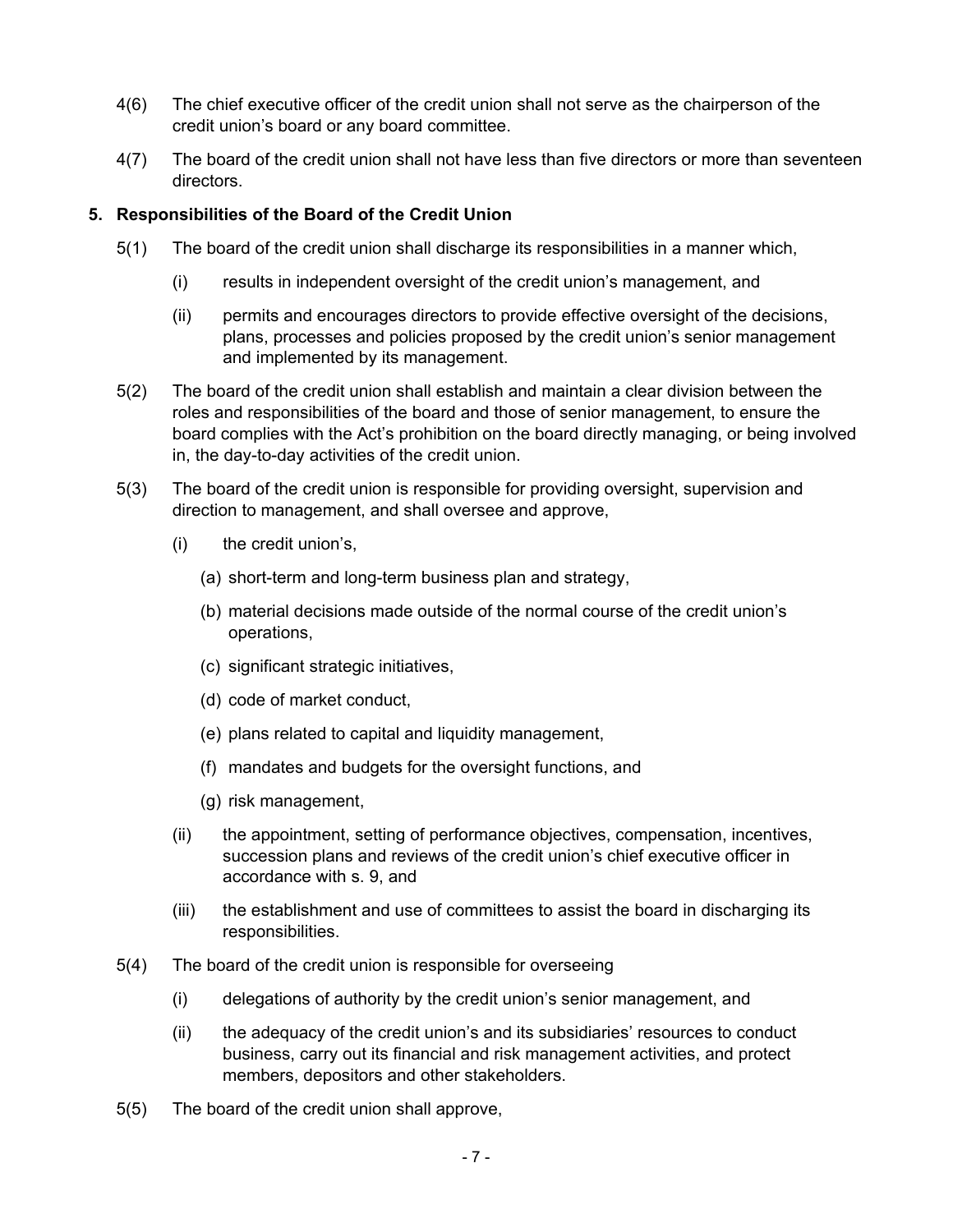- (i) delegations of authority by the board, and
- (ii) a policy which defines the thresholds for what constitutes a material decision made outside of the normal course of the credit union's operations, having regard to the nature, size, complexity, operations and risk profile of the credit union.

## **6. Responsibilities of Senior Management of the Credit Union**

- 6(1) Senior management of the credit union shall create, develop, update and implement, and the board of the credit union shall oversee and approve,
	- (i) policies, procedures and processes,
		- (a) as required by the Act, its regulations and rules, and
		- (b) establishing and governing the respective roles and responsibilities necessary to effectively manage, control and oversee all businesses, operations and activities of the credit union, and
	- (ii) the credit union's short-term and long-term business plans and strategies, referred to in s.  $5(3)(i)(a)$  which shall,
		- (a) identify strategic objectives with measurable outcomes,
		- (b) identify an ethical framework for the credit union's operational management, and
		- (c) reflect the co-operative principles referred to in s. [2\(1\).](#page-5-0)
- 6(2) The responsibilities of senior management of the credit union include,
	- (i) providing recommendations, developing reports and analysis and making proposals to or for the board of the credit union,
	- (ii) implementing the board of the credit union's directions and decisions, and
	- (iii) the day-to-day management and operation of the credit union within the parameters set by the board of the credit union.

### **7. Ethical and Responsible Action**

- 7(1) The board and senior management of the credit union shall ensure the credit union's,
	- (i) policies, procedures and processes are consistent with its values, ethics and code of market conduct, and
	- (ii) members, employees and other stakeholders are able and encouraged to raise any matters of concern pertaining to the credit union to the appropriate person in the circumstances.
- 7(2) The credit union shall adopt, communicate internally, and ensure compliance with a whistleblower policy which,
	- (i) identifies the protections offered to whistleblowers, including protection from reprisals, and
	- (ii) sets out procedures and processes for providing information regarding misconduct or fraud on a confidential basis to the auditor of the credit union and, if applicable,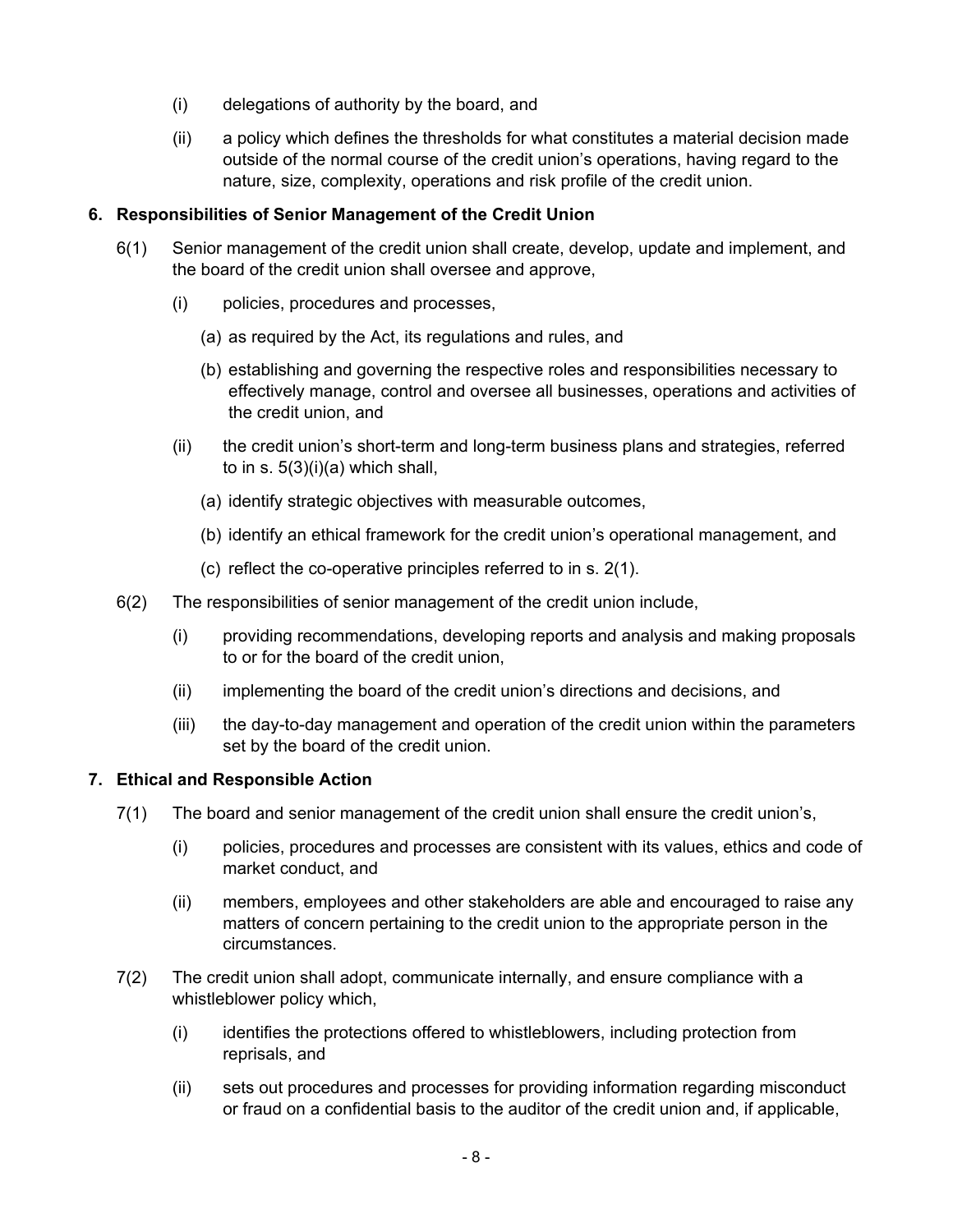any other individuals identified in the credit union's whistleblower policy as appropriate recipients of information from whistleblowers.

## <span id="page-8-0"></span>**8. Integrity in Reporting and Disclosure**

- 8(1) The board and senior management of the credit union shall implement appropriate reporting processes and controls, such that,
	- (i) members, regulators and other stakeholders of the credit union have timely access to information to which they are legally entitled respecting its business and operations, and
	- (ii) members of the credit union are able to exercise their membership rights on an informed basis.
- 8(2) The board and senior management of the credit union, as applicable, shall present an assessment and disclosure of the credit union's financial position, material risks and outlook, which shall be communicated to the credit union's members and relevant stakeholders, which may include shareholders, creditors and prospective members, in a timely, effective and transparent manner.
- 8(3) The board or senior management of the credit union, as applicable, shall ensure that any assessments and disclosures referred to in s. 8(2) are presented in a fair, balanced and understandable manner.
- 8(4) The credit union shall at all times maintain financial and operational management reporting systems and controls which provide timely, accurate and reliable information on both a consolidated and unconsolidated basis.

# **9. Fair and Responsible Remuneration**

- 9(1) The board of the credit union shall be responsible for the creation, development, monitoring, updating and implementation of remuneration programs, policies and practices for the members of the board, including board committees, and senior management of the credit union, which shall be structured appropriately to attract, retain and motivate highquality directors and members of senior management, proportionate to the credit union's nature, size, complexity, operations and risk profile.
- 9(2) Senior management of the credit union shall create, develop, update and implement, and the board of the credit union shall oversee and approve, remuneration programs, policies and practices for all other employees of the credit union, which are structured appropriately to attract, retain and motivate high-quality senior executives and employees, proportionate to the credit union's nature, size, complexity, operations and risk profile.
- 9(3) The credit union shall disclose to its members the credit union's programs, policies and procedures with respect to the remuneration of directors and senior management, which are sufficient to enable the members to assess whether such remuneration is reasonable.
- 9(4) The credit union shall ensure that its remuneration programs, policies and practices referred to in s. 9(1) and s. 9(2) are consistent with the following,
	- (i) employees engaged in the oversight functions are remunerated in a manner that is independent of the business areas they oversee and commensurate with their key role in the credit union,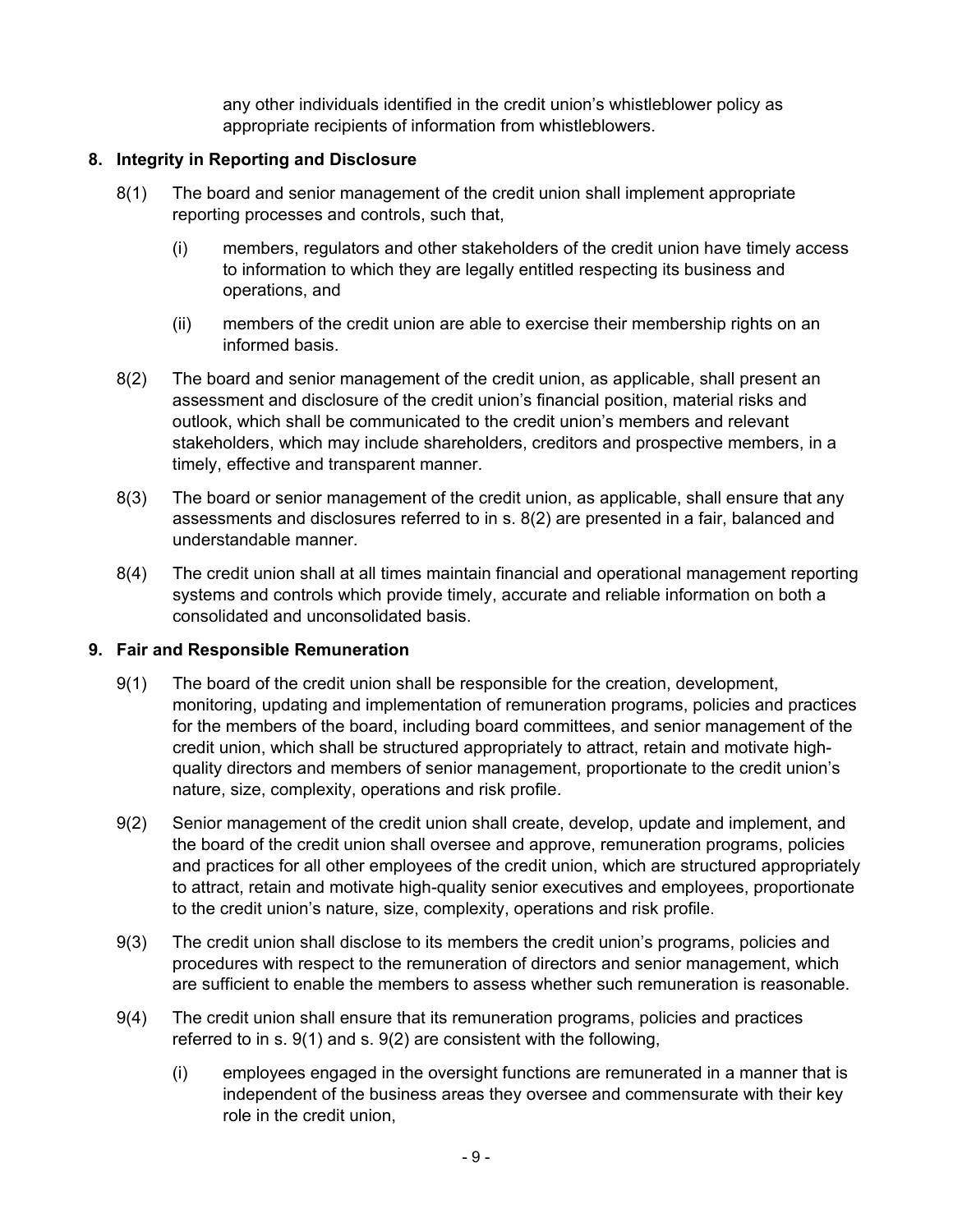- (ii) remuneration is aligned with prudent risk taking,
- (iii) remuneration payout schedules are sensitive to the time horizon of risks, and
- (iv) forms of remuneration are consistent with risk alignment.

#### **10. Status, Authority and Independence of the Oversight Functions**

- 10(1) The credit union shall establish and maintain oversight functions within its organizational structure, or through an outsourcing arrangement approved by the board of the credit union and documented in writing, such that these functions, including, as appropriate, employees who primarily support these functions, have sufficient resources, status, authority and independence to perform their roles and satisfy responsibilities, proportionate to the credit union's nature, size, complexity, operations and risk profile.
- 10(2) Individuals primarily responsible for conducting the activities of the credit union's oversight functions shall, having regard to the nature, size, complexity, operations and risk profile of the credit union, be sufficiently independent of the credit union's and its subsidiaries' operational activities and businesses.
- 10(3) Subject to s. 10(4), the credit union may, if appropriate, as determined by its nature, size, complexity, operations and risk profile, combine any or all of its risk management function, compliance function and finance function, which may also include the head of such function.
- 10(4) The credit union shall not combine its internal audit function with any other oversight function.
- 10(5) The head of an oversight function of the credit union may be an individual employed by a third party to whom the credit union has outsourced that oversight function, as long as another member of the credit union's senior management, who is employed by the credit union and, other than an employee within the meaning of s. [1\(4\)\(iii\),](#page-4-0) remains accountable for the performance of such individual and oversight functions and such an arrangement has been approved by, and is overseen by, the board of the credit union.
- 10(6) Senior management of the credit union shall create, develop, update and implement, and the board of the credit union shall oversee and approve a policy which,
	- (i) defines the nature, roles and responsibilities of the credit union's oversight functions, and
	- (ii) mandates sufficient and reasonable coordination and co-operation between the credit union's oversight function and all management, employees, activities, operations, business units, short-term and long-term business plans and strategies, and objectives of the credit union.
- 10(7) The policy referred to in s. 10(6) shall specify all rights, duties and obligations of the credit union's oversight functions.
- 10(8) Individuals working for one of the oversight functions shall, having regard to the nature, size, complexity, operations and risk profile of the credit union, possess relevant professional competency and an appropriate level of experience relating to the individual's role in the oversight function or functions.
- 10(9) The heads of the oversight functions of the credit union shall at all times,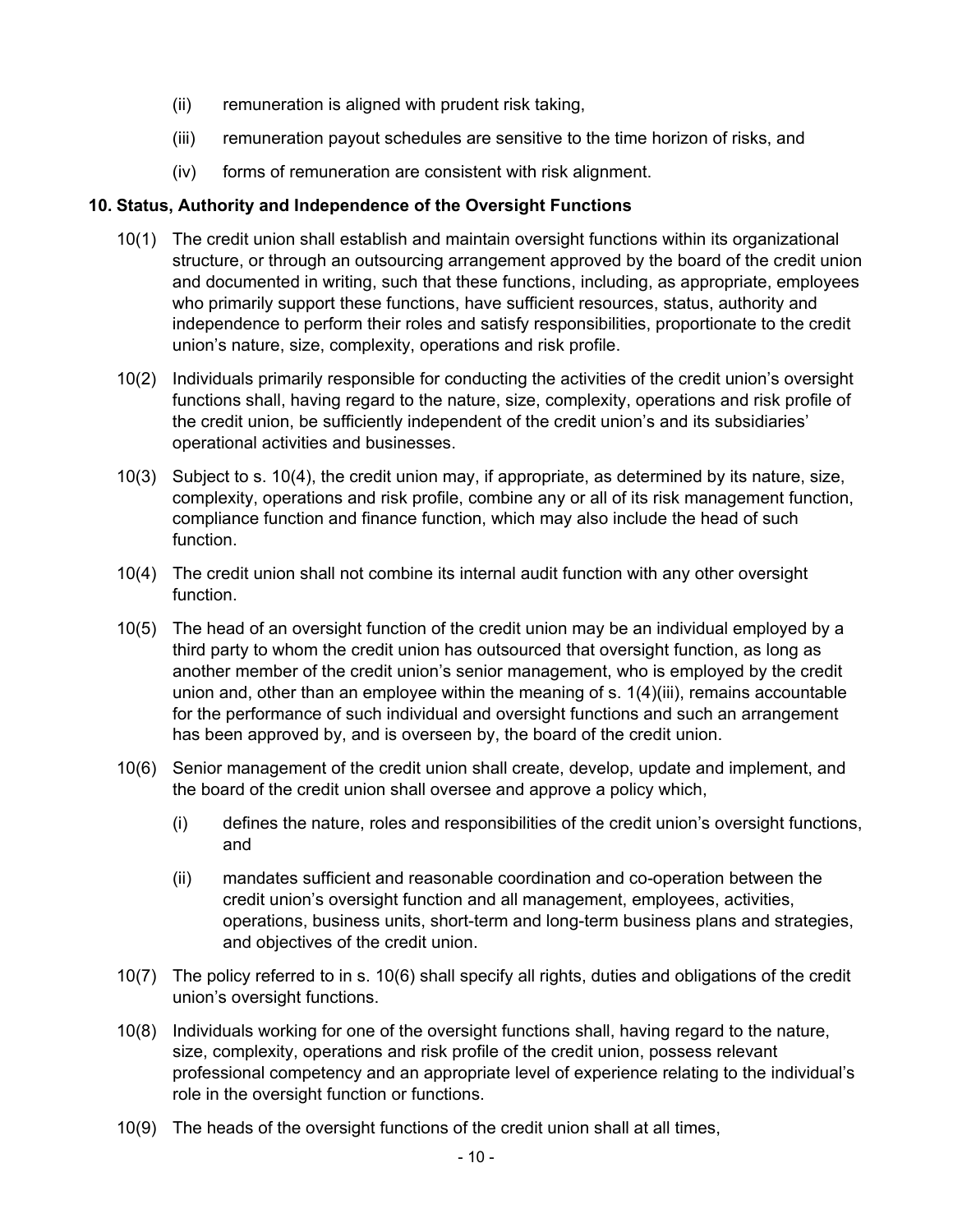- (i) maintain direct and unfettered access to,
	- (a) all individuals, facilities and information in respect of the credit union's activities, operations and businesses, in order to perform their roles and satisfy their responsibilities, and
	- (b) the board of the credit union or a suitable board committee, and
- (ii) engage in regular reporting to the board of the credit union or a suitable board committee.
- 10(10) The heads of the oversight functions of the credit union shall be entitled to participate in all internal meetings, including those of senior management, of the credit union and its subsidiaries, on a reasonable basis, in order to reasonably monitor and assess the credit union's activities.
- 10(11) The oversight functions of the credit union shall have, use and apply a reasonable range of resources to collect, possess, analyze and disseminate material information, in order to accurately, objectively and comprehensively understand, evaluate and report risks.

## **11. Internal Audit Function**

- 11(1) The internal audit function of the credit union shall provide senior management, the board of the credit union and the audit committee of the board with its evaluation and recommendations respecting the design, framework, implementation, and effectiveness of the credit union's activities, processes, policies and procedures in its businesses, operations and activities and in its other oversight functions.
- 11(2) The internal audit function shall provide accurate, reliable and risk-based audits and support to those responsible for the corporate governance and other oversight functions of the credit union.
- 11(3) The head of the internal audit function of the credit union shall, on at least an annual basis, create and deliver to the board of the credit union and the audit committee of the board, upon recommendation by the audit committee of the board, a risk-based audit plan in written form, which takes into account the credit union's,
	- (i) nature, size, complexity, operations and risk profile, and
	- (ii) strategies, operations, business objectives, activities and risk management processes.
- 11(4) The audit plan referred to in s. 11(3) shall define the internal audit function's priorities and work.
- 11(5) The head of the internal audit function of the credit union shall,
	- (i) review, amend and update the audit plan in response to any material changes in the credit union's activities, risk, operations, programs, systems and controls,
	- (ii) on at least an annual basis or upon request, report to the board, the audit committee of the board and senior management of the credit union on the internal audit function's mandate, authority, roles and responsibilities, taking into account the objectives of the internal audit plan and applicable professional standards and ethics, and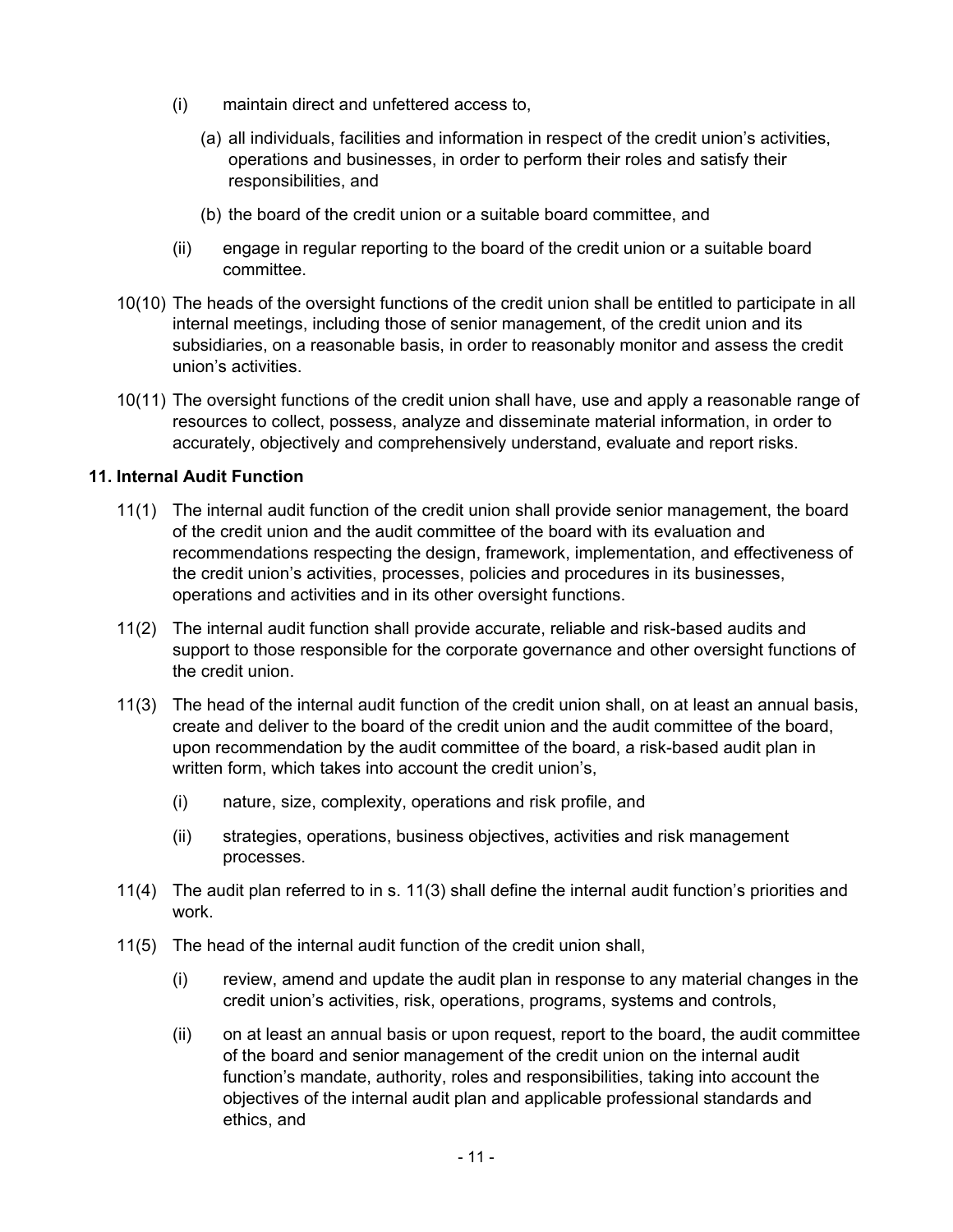- <span id="page-11-0"></span>(iii) create, develop, update and implement processes, policies and procedures to,
	- (a) monitor audit reports and directly report all results and opinions in connection with an audit report to senior management and the board of the credit union, and
	- (b) oversee and monitor that reasonable actions have been implemented by senior management of the credit union in response to any risk identified in an audit report.
- 11(6) Any failure to respond to an issue identified in an audit report within a reasonable period of time, or any decision to assume the risk of not responding to an issue identified in an audit report, shall be brought to the attention of the board of the credit union at the earliest reasonable opportunity and documented in the meeting minutes of the board.
- 11(7) The head of the internal audit function of the credit union and employees who are part of the internal audit function of the credit union shall not have any responsibilities for the credit union outside of the internal audit function.

## **12. Risk Management Function**

- 12(1) The head of the risk management function of the credit union shall create, develop, update and implement, and the board of the credit union shall oversee and approve,
	- (i) an enterprise-wide risk management program, which facilitates and protects the credit union's stability and viability, through the identification, assessment, mitigation and management of all risks and unforeseeable events which may arise from the business and operations of the credit union and its subsidiaries and have a potentially material impact on the credit union's financial performance, capital, liquidity, members, other stakeholders, reputation, operations or viability, and includes an enterprise-wide risk appetite framework which is appropriate relative to the risk profile of the credit union on an enterprise-wide basis, its long-term strategic plan and its operating environment, and
	- (ii) procedures, policies and processes to understand and evaluate all such risks, and to facilitate direct reporting to the board and senior management of the credit union by the head of its risk management function.
- 12(2) The board of the credit union shall oversee and approve the appointment of the head of the risk management function.

### **13. Compliance Function**

13(1) The compliance function of the credit union shall provide systematic, comprehensive and timely oversight of compliance risks through the identification, measurement, monitoring and reporting of compliance risks across the credit union as a whole and within its specific business lines and units.

## **14. Finance Function**

- 14(1) The credit union's finance function shall,
	- (i) provide systematic, comprehensive and timely oversight of all of the credit union's governance and operational requirements in respect of budgeting, planning, financial reporting and analysis,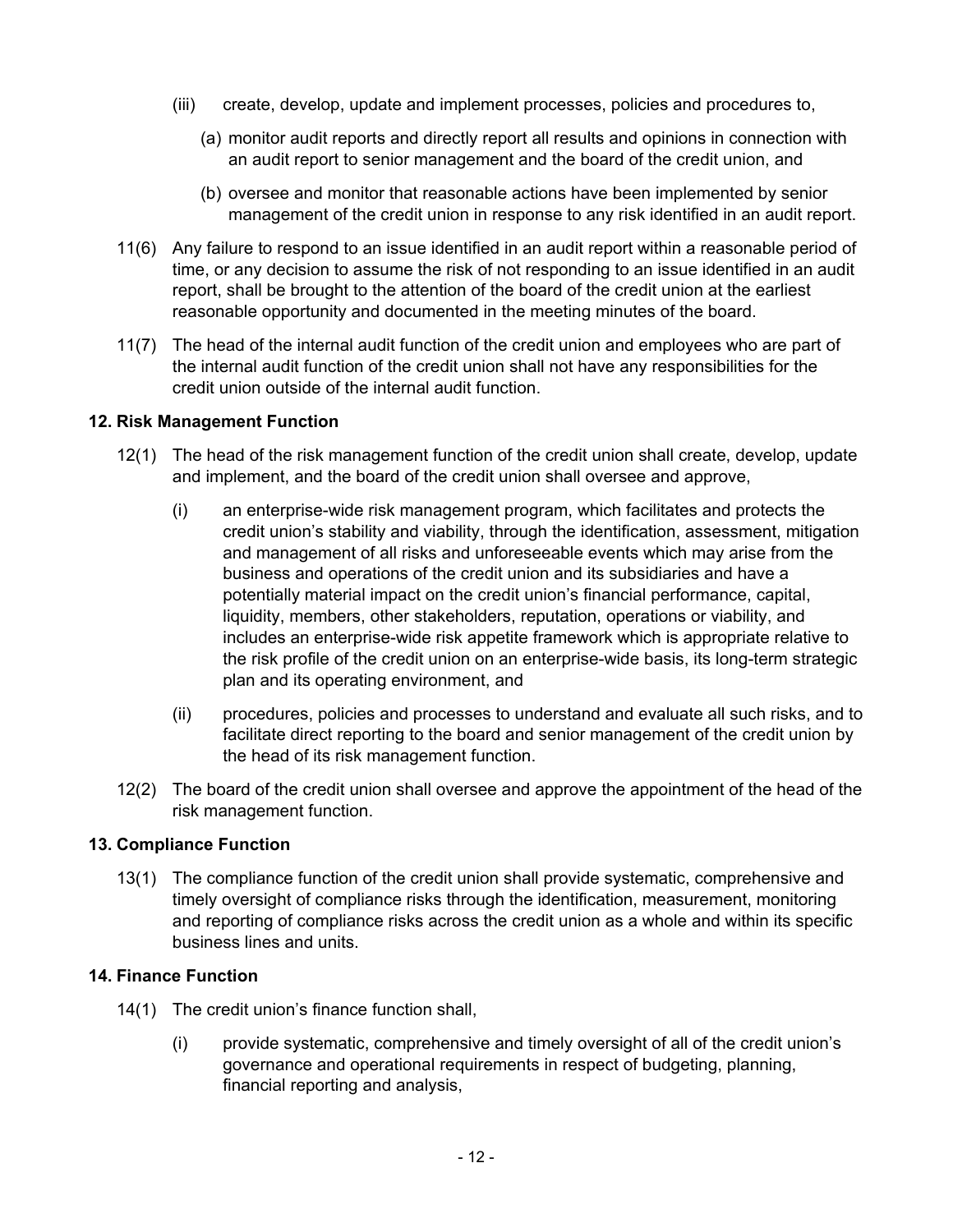- (ii) provide accurate, reasonable, independent and reliable financial services, financial reporting and financial analysis to the other oversight functions, senior management and board of the credit union, and
- (iii) ensure that all financial analysis, reporting and communication on financial matters is timely, reasonable, impartial, independent and suitable, in order to assist the senior management, board and oversight functions of the credit union.
- 14(2) The head of the finance function of the credit union shall,
	- (i) advise the chief executive officer and board of the credit union, including in relation to the matters described in s. [14\(1\)](#page-11-0), and
	- (ii) have reasonable knowledge of all material functions of the credit union's businesses and operations.

### **15. Operational Management**

- 15(1) Senior management of the credit union shall create, develop, update and implement, and the board of the credit union shall oversee and approve,
	- (i) a reasonable and suitable management and control system and framework for the credit union's businesses, operations and activities and its management and employees, and
	- (ii) policies, procedures and processes designed to ensure that senior management is sufficiently informed to monitor and be accountable for the credit union's businesses, operations, activities, management and employees.
- 15(2) In addition to responsibilities assigned by senior management of the credit union, the responsibilities of the credit union's operational management shall include to,
	- (i) perform and execute on, and ensure the credit union's employees understand and execute on, the credit union's approved business plans and strategies,
	- (ii) create, develop, update and implement policies, procedures and processes providing for appropriate controls for the credit union and its businesses, operations and activities,
	- (iii) comply with, and oversee the credit union's employees in compliance with, the credit union's approved policies, procedures, processes and controls,
	- (iv) understand and manage, and ensure that the credit union's employees understand and manage, the risks for the areas in which they operate or provide services,
	- (v) ensure that employees of the credit union have sufficient resources, status and authority necessary to perform any roles and responsibilities related to risk management and compliance, and
	- (vi) act, and ensure employees of the credit union act, in the best interests of the credit union and its members and in compliance with all laws and regulatory requirements.